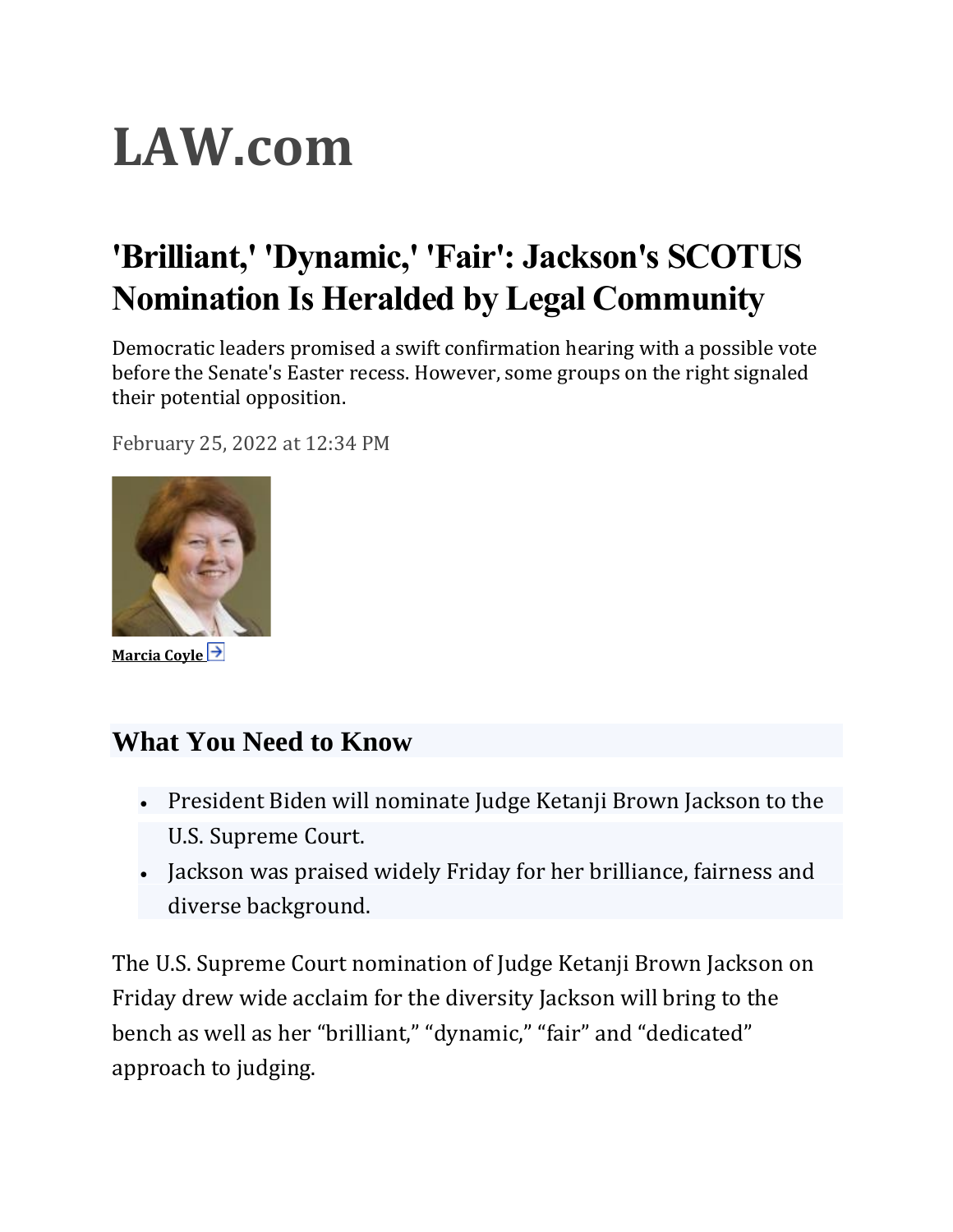Senate Democratic leaders promised a swift, yet thorough confirmation hearing with a possible confirmation vote before the Senate's Easter recess. However, some groups on the right signaled their potential opposition by challenging any portrayals of Jackson as "in the mainstream."

Here are some reactions to the nomination:

**Larren Nashelsky, chair, Morrison & Foerster:** "We extend our warmest congratulations to Judge Ketanji Brown Jackson on her nomination to serve on the U.S. Supreme Court. At MoFo, she was a key contributor to our Appellate and Supreme Court practice, advising and assisting clients on complex legal matters. She also lent her keen litigation skills to the firm's pro bono program where she helped people in need in important cases."

**Seth Waxman, chair of the appellate and Supreme Court litigation practice at Wilmer Cutler Pickering Hale and Dorr:** "Ketanji is supremely qualified for this job. What I find most exciting about this nomination is we're going to have somebody on the Supreme Court, who in addition to the experience of being an appellate judge, has experience in private practice, as a public defender, on the sentencing commission, and as a district judge applying the federal rules of civil and criminal procedure. As well as being brilliant, she brings a unique contribution in so many ways. She is not just bringing intellect and collegiality to the job, she has actively participated in the adjudication process writ large. As an advocate, it's a thrill to argue in the Supreme Court, no matter what. But it will be a particular delight to argue cases involving civil and criminal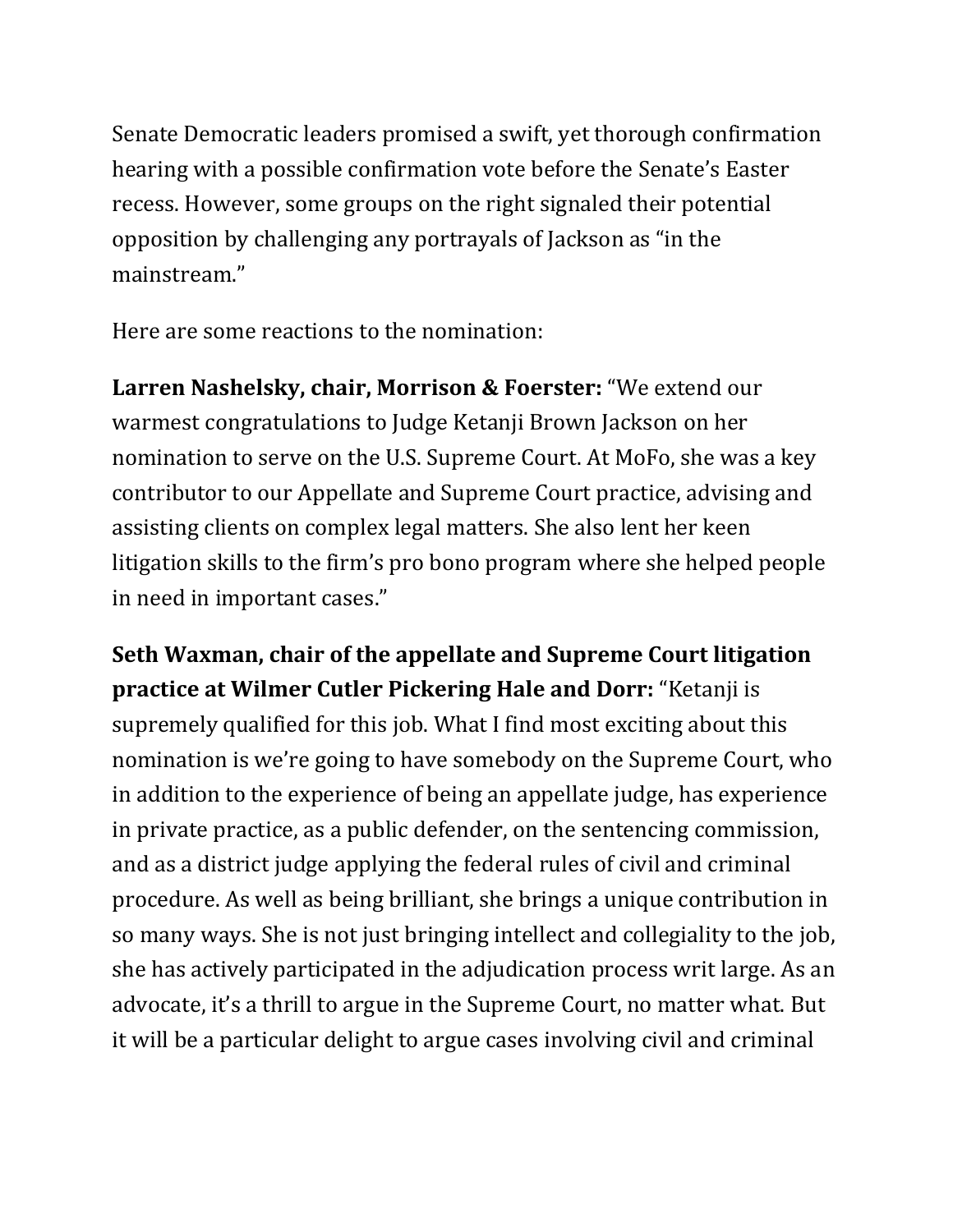procedure, and the way that cases are investigated, in a Supreme Court that includes someone with Ketanji's background and experience."

**Neal Katyal, Hogan Lovells partner and former acting U.S. solicitor general:** "Ketanji Brown Jackson is an outstanding jurist and person. Brilliant, fair, and a true and real person. She will be an immense credit to the Court and our country." ([Twitter\)](https://twitter.com/neal_katyal/status/1497227143327137792)

**Brian Matsui, partner, Morrison & Foerster's Supreme Court and appellate practice**: "It's hard to think of a more qualified or more dedicated lawyer or jurist than Judge Jackson. She will bring her keen intellect and thoughtful perspective to the Supreme Court. It was a privilege to work with her at MoFo—she always looked at the big picture, asked the right questions, and had a knack for picking up on nuances in a case that others might miss. She will be an outstanding Justice."

#### **Darren J. Robbins, founding partner Robbins Geller Rudman &**

**Dowd:** "It's a groundbreaking nomination. The Biden administration has really focused on the fact that entire fields of practice experience have been nearly absent from the federal bench, especially experience representing indigent clients and plaintiffs. Subject to confirmation, we're going to have a Supreme Court justice who has deep experience representing indigent clients, not just large corporations or the government. This is a sea change, and I think many of us hope and expect that her elevation to the Court will bring new, critical insights and depth to its work."

**David Sanford, chairman Sanford Heisler Sharp:** "It makes me truly delighted to think of Justice Brown Jackson: she is most qualified and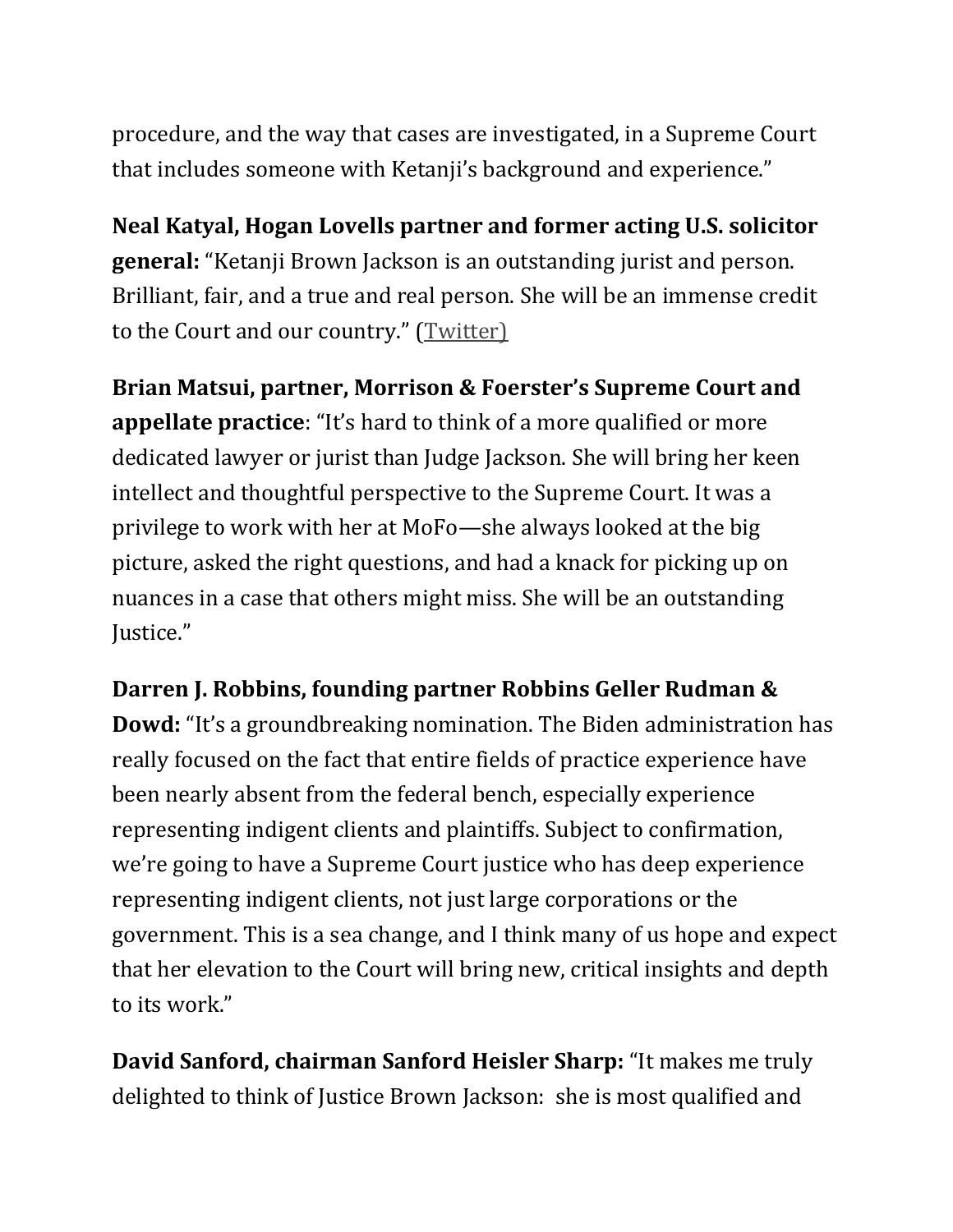would be the first Justice since Thurgood Marshall with experience as a criminal defense attorney. It also infuriates me, as we know that Judge Brown Jackson will be the first African American woman on the Court since the formation of the Court in 1790. 115 persons have served on the Supreme Court in our history; it is long overdue to have an African American woman serve in that role. My sincere hope is that President Biden nominates either Judge Childs or Judge Kruger should another vacancy occur on the high court. Perhaps one day we will have a second African American woman as United States Supreme Court Justice. That would be a day of true celebration."

**Senate Judiciary Committee member Chris Coons, D-Delaware:** "She is an historic pick with an outstanding record of service—including her service on the D.C. Court of Appeals, the D.C. District Court, and her work as an assistant federal public defender—that makes her as qualified as any Supreme Court nominee in recent memory. President Biden has done his job, and now it is time for the Senate to do ours. I have been reading into Judge Jackson's record and past decisions, and I look forward to meeting with her soon and working with my colleagues on the Senate Judiciary Committee to ensure a smooth, swift confirmation process."

**Senate Majority Leader Chuck Schumer, D-New York:** "Senate Democrats spent the past year working with President Biden to shape a federal judicial system that fully represents America, and we will continue that trend by confirming Judge Ketanji Brown Jackson to the Supreme Court." ([Twitter\)](https://twitter.com/SenSchumer/status/1497227539344936960)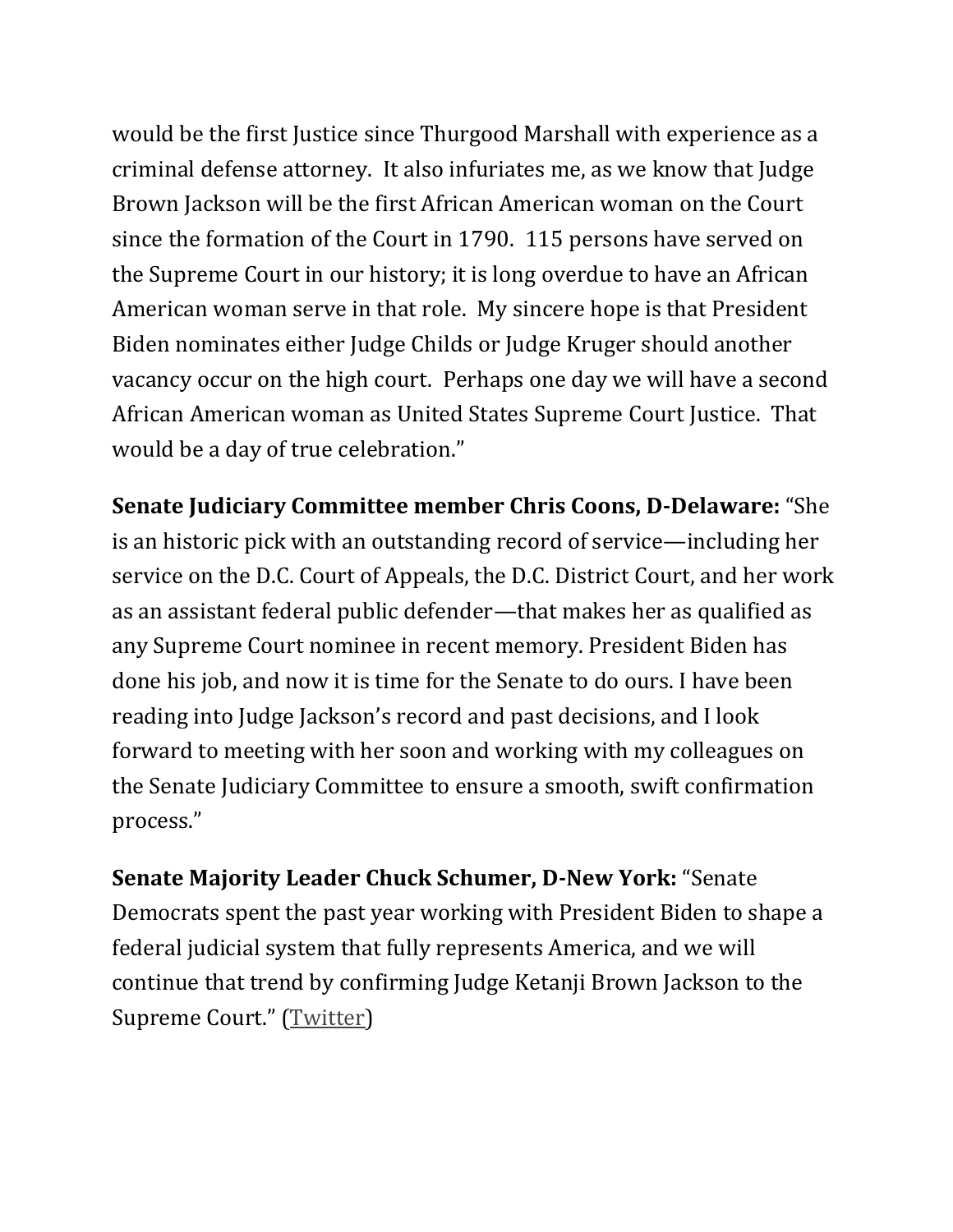**Sen. Lindsey Graham, R- South Carolina:** "If media reports are accurate, and Judge Jackson has been chosen as the Supreme Court nominee to replace Justice Breyer, it means the radical Left has won President Biden over yet again. The attacks by the Left on Judge Childs from South Carolina apparently worked." (Twitter) "I expect a respectful but interesting hearing in the Senate Judiciary Committee. The Harvard-Yale train to the Supreme Court continues to run unabated." ([Twitter\)](https://twitter.com/LindseyGrahamSC/status/1497218325394374709)

**Carrie Severino, president, Judicial Crisis Network:** "With the intended nomination of Ketanji Brown Jackson, Joe Biden has made it clear that his top priority is paying back the left-wing dark money network that spent over one billion dollars to help elect him and Senate Democrats. Expect to hear from Biden and his supporters that Judge Jackson is 'in the mainstream.' That's liberal-speak for a judge who who will deviate from the text of the constitution and statutes without hesitation to ensure the Left's preferred policy outcomes."

**Clark Neily, senior vice president, Cato Institute:** "There are plenty of reasons to celebrate Judge Jackson's nomination, and one of the most important is the professional diversity she would bring to the Supreme Court. Unlike eight of the nine sitting Justices, Judge Jackson has never served as a prosecutor or other courtroom advocate for government, and she would be the first Justice since Thurgood Marshall with criminal defense experience. As Cato's [research has shown,](https://u7061146.ct.sendgrid.net/ls/click?upn=4tNED-2FM8iDZJQyQ53jATUbRuYQ1F-2FrSU5vGKvjT39Z-2FaibvGkuF-2BpunoSRXTl9wZzSW4jbD5YGncvl01kyQmLSEC05PhPbnpAZJk-2F2vkGL8-2BMLVWEz8CvVZIF3A-2F7CxG6VCk9ewdM2DCiFbH0P-2FZQA-3D-3DAjsD_lPhqircnh22-2FQf0sUVldPM-2BF3USDjIuz-2BwlTnSJ9YTewUmP0dunuwponXFbsDMu62qcSVNJdjSMIEiUg5WjNuIhJV21QTrbKCE-2BeXqrBGdRrply4ZdqYk3Rxea4uAEEuOi59VgJea-2F-2BFDN8axf14UILTocwAVBdH1C4z7BRBlo0UWXap4XR9bLXQZWisvqvoDItDSkd1PIYayX8o8eHkWD-2FPWjOApDOyLTSZgZLtDbBU5W9vBgq-2FvudpyLi7aY9L4U-2BIopGb2MxhdEIn9KrH2EqI2FC1uMbeMx-2FP6h3hoXmoPSiHsU0xvlXr2eyhV42-2F2Tm8PMRNaQ-2Frrq8QpeyT7A-3D-3D) the federal judiciary is wildly imbalanced in favor of former government lawyers versus former public defenders and public interest lawyers."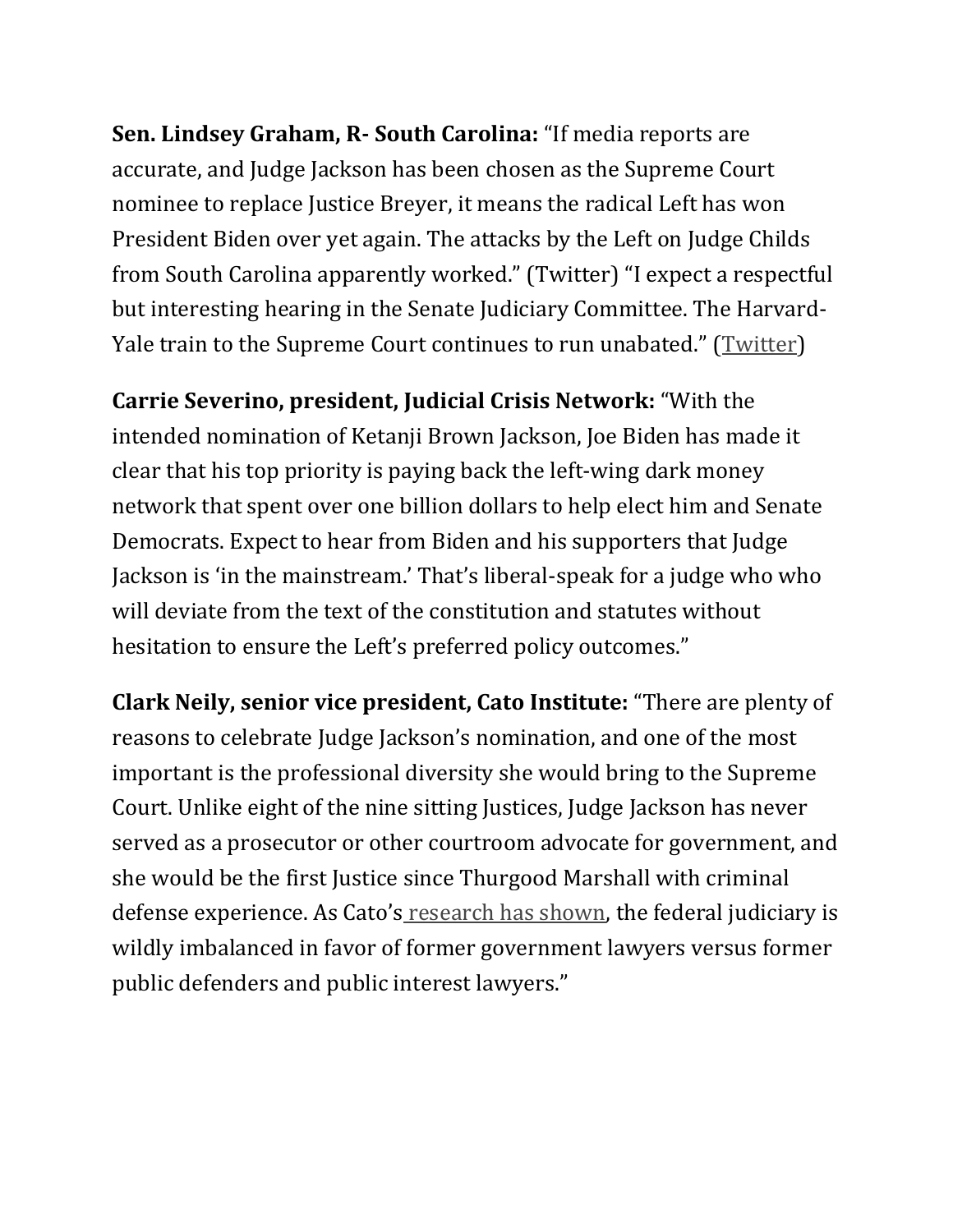**Leah Litman, University of Michigan Law School:** "This nomination is a bipartisan nomination of a superbly qualified person who will bring a new, needed perspective to the Court."

**Mike Davis, president, Article III Project:** "Judge Jackson has served for only eight months on the appeals court. She has written only two opinions as an appellate judge. Unlike how Senate Democrats treated President Trump's three Supreme Court nominees, Senate Republicans will treat Judge Jackson with respect and dignity. Senators have a constitutional duty to rigorously vet Judge Jackson's qualifications, record, character, and fitness for elevation to the Supreme Court. With her light record as an appellate judge, her confirmation hearing will serve as a critical test."

**Stephen Vladeck, University of Texas School of Law:** "Judge Jackson has 8.9 years of prior judicial experience. That's more than four current Justices (Thomas, Roberts, Kagan, & Barrett) had \*combined.\* It's also more than 4 of the last 10 Justices had at their confirmations; 9 of the last 17; and 43 of the 58 appointed since 1900." ([Twitter\)](https://twitter.com/steve_vladeck)

**Russ Feingold, president, American Constitution Society: "**Our democracy is confronting a moment of truth, torn between succumbing to autocracy and forging a genuinely multiracial democracy. The Supreme Court is at the center of this inflection point, with the ability to preserve the guardrails of democracy or to continue its systemic erosion of our rights and liberties. This moment underscores the importance of this nomination, of a nominee with a proven track record of upholding constitutional rights and safeguarding the rule of law. We look forward